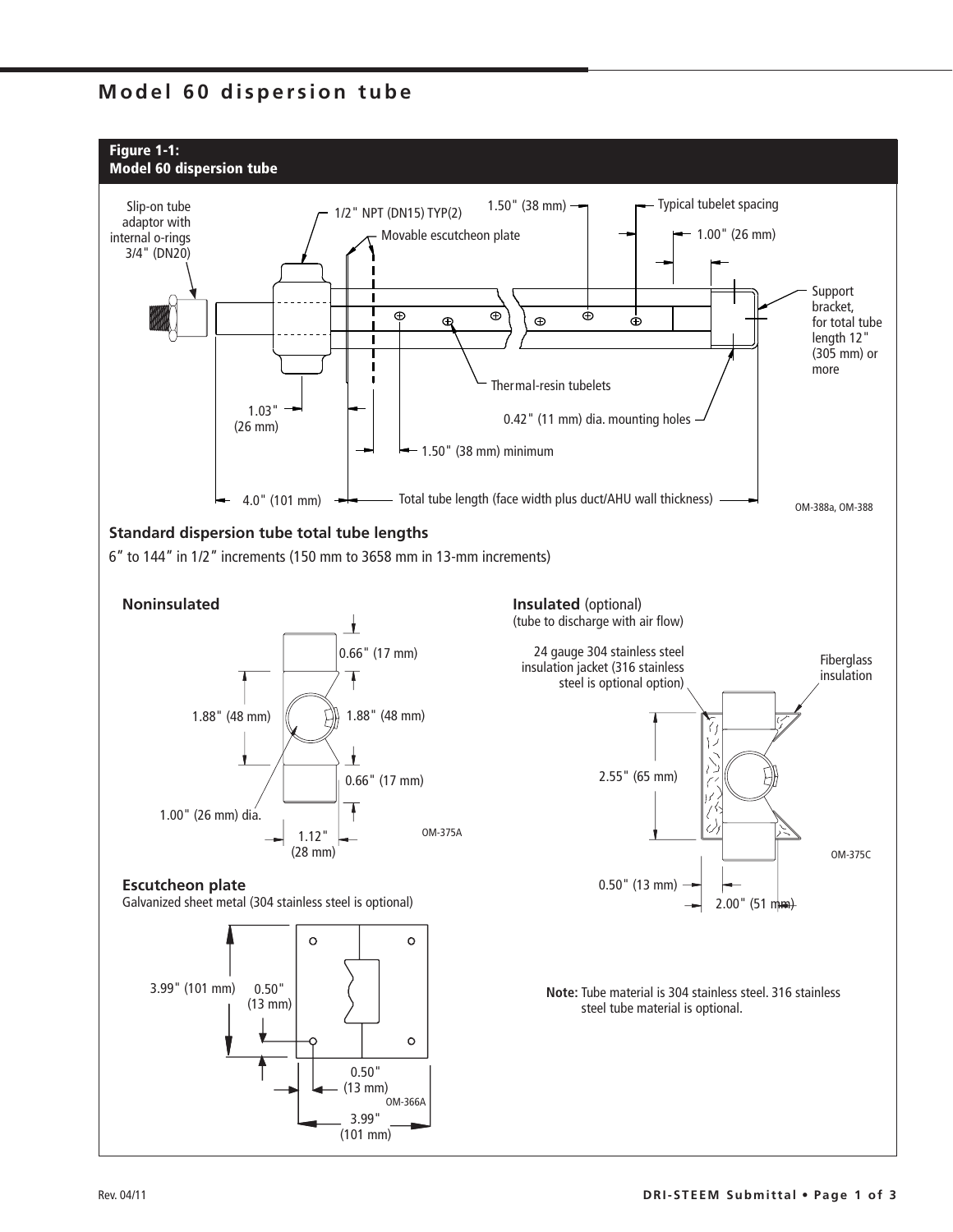## **Model 70 dispersion tube**